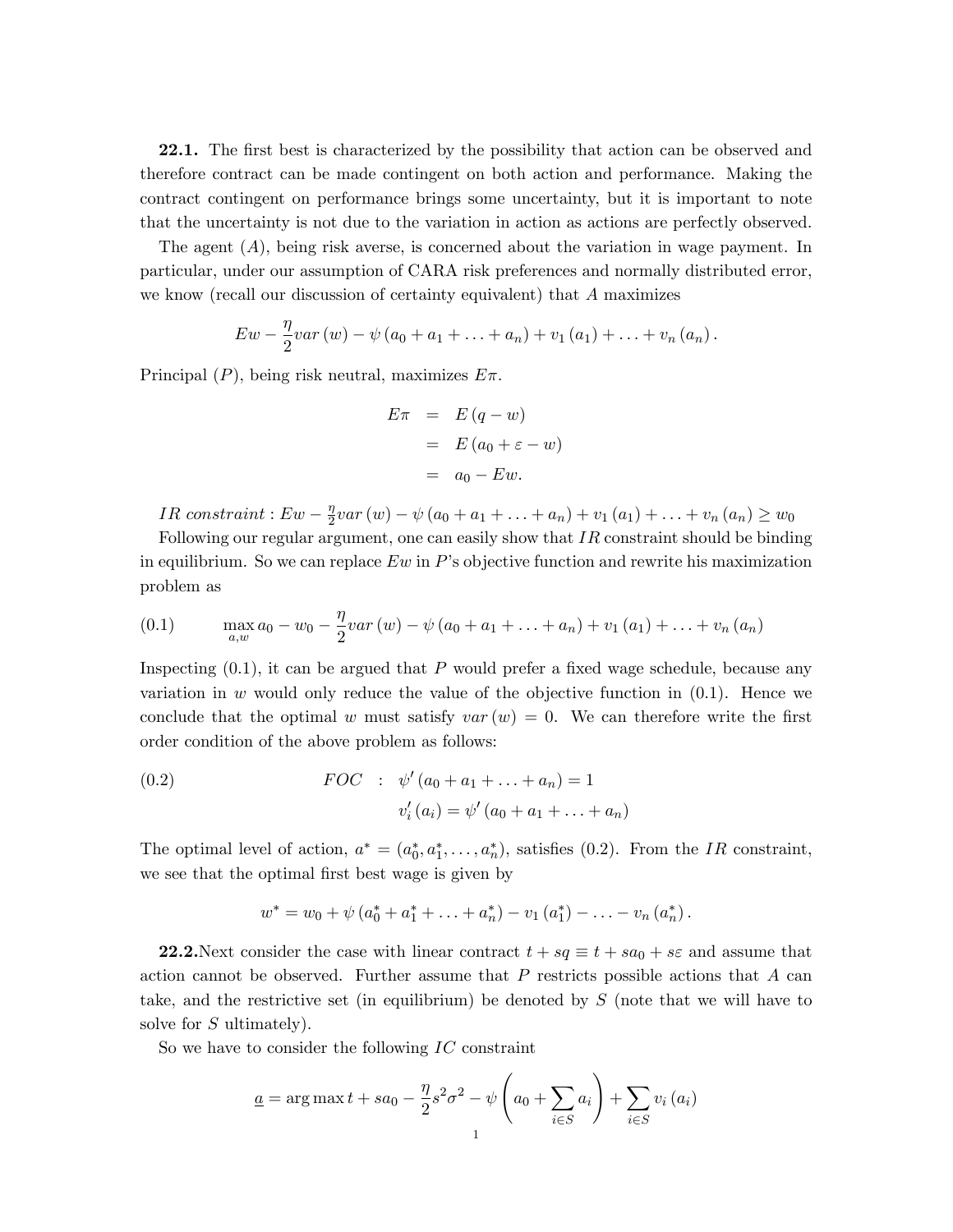The above objective function is nothing but the certainty equivalent of the wage A gets (recall our discussion on linear contract with CARA utility function). From the Örst order condition of the agent's problem, once can easily see that the optimal actions must satisfy

(0.3) 
$$
FOC \qquad : \qquad \psi'\left(a_0 + \sum_{i \in S} a_i\right) = s
$$

$$
v_i'(a_i) = \psi'\left(a_0 + \sum_{i \in S} a_i\right) \text{ for all } a_i, i \in S
$$

$$
\implies v_i'(a_i) = s
$$

Even before we solve the principalís problem, two comments are worth mentioning here. First, if s differs from 1, the equilibrium actions would be different from the first best actions. Second, the equilibrium time spent on any task only depends on the value s, but not on the set  $S$ .

The IR constraint will be given by

(0.4) 
$$
t + sa_0 - \frac{\eta}{2} s^2 \sigma^2 - \psi \left( a_0 + \sum_{i \in S} a_i \right) + \sum_{i \in S} v_i \left( a_i \right) \geq w_0
$$

Next, using our regular argument of binding  $IR$  (even if I am skipping this argument, you should not! Be explicit why we can argue that  $IR$  is binding), we can write the principal's objective function as

$$
E\pi = E(q - w) = E(q - t - sq)
$$
  
=  $E(a_0 + \varepsilon - t - s(a_0 + \varepsilon)) = a_0 - t - sa_0$   
=  $a_0 - w_0 - \frac{\eta}{2} s^2 \sigma^2 - \psi \left( a_0 + \sum_{i \in S} a_i \right) + \sum_{i \in S} v_i (a_i)$ 

So given a set of tasks (permitted in equilibrium),  $S$ , the optimal time spent on each task should solve the first order condition of max  $E\pi$ .

The first part in  $Q$  22.2 asks you to find out S, given a value of s. In order to find that you do not have to explicitly solve for the optimal values of  $a_i$ ; Instead, consider the effect of  $a_i$  on P's expected profit in  $(0.5)$ . From  $(0.3)$ , notice that total time spent by the agent,  $a_0 + \sum_{i \in S} a_i$ , and time spent on each task  $i \in S$ , depend only on s. Let us denote the equilibrium time spent on task i by  $a_i(s)$ . Therefore, if task k is dropped from set S, then total effort time and all  $a_i$ s other than  $a_0$  being fixed, time spent on task 0,  $a_0$  is going to increase to  $a_0 + a_k$  (s).

This will increase by  $E \pi$  by  $a_k(s)$  (look at the first term in (0.5)) and  $v_k(a_k(s))$  will be reduced from  $E_{\pi}$  (look at the second term in  $(0.5)$ ). P will therefore drop task k if  $v_k(a_k(s)) - a_k(s)$  is negative. Or in other words, we can write, S consists of all such tasks satisfying  $S(s) = \{k \leq n \mid v_k(a_k(s)) - a_k(s) > 0\}.$ 

Next, consider the possibility that  $s = 1$ . Easy to see that choice of optimal  $a_i$ s will coincides with the first best allocation. Will all the tasks will be included in  $S$ ? The answer